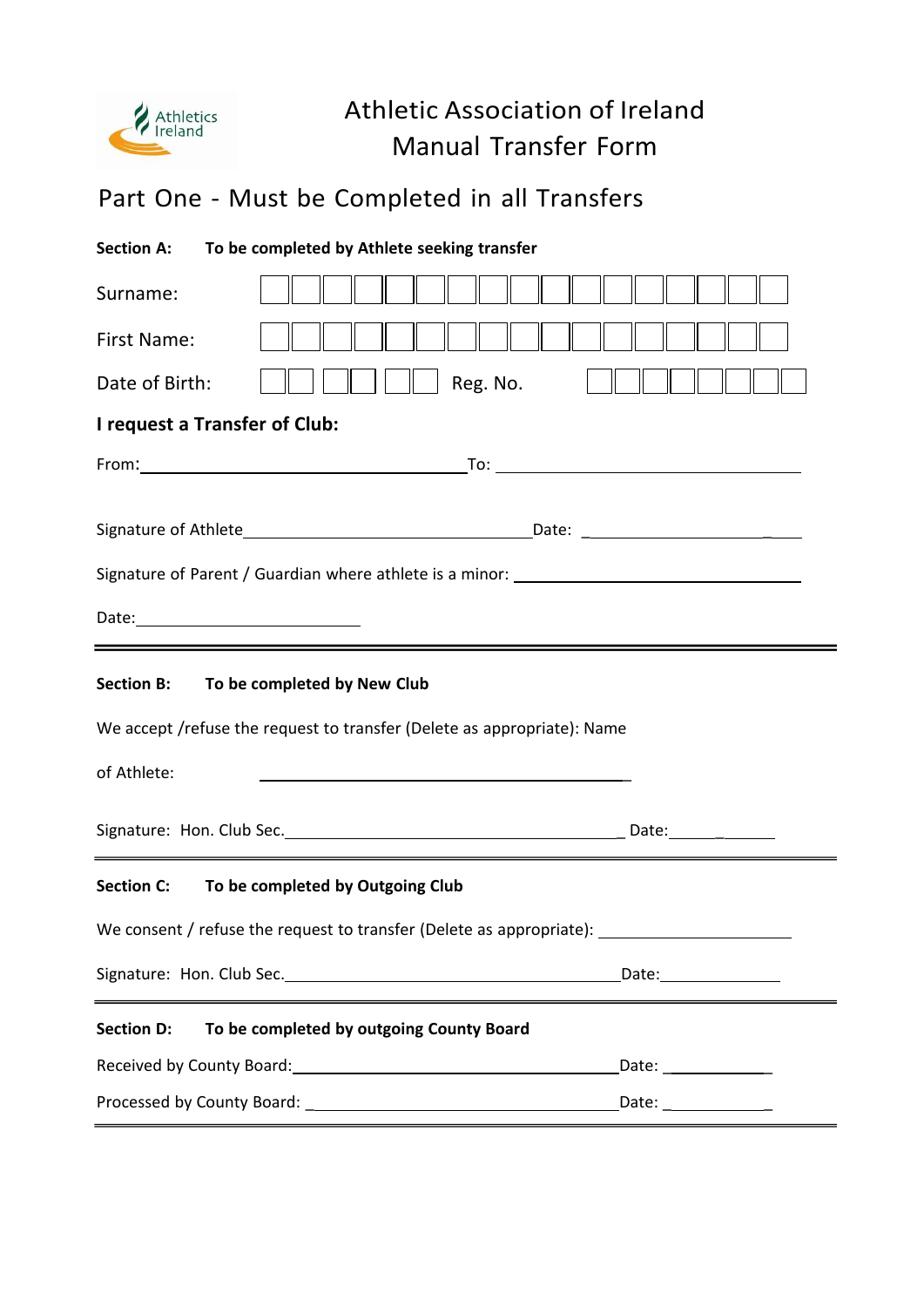

# Part 2 - To be completed only if an Inter County Transfer request is required

| To be completed by Incoming County Board in the case of out of CountyTransfers<br><b>Section E:</b> |                                                                       |                     |
|-----------------------------------------------------------------------------------------------------|-----------------------------------------------------------------------|---------------------|
|                                                                                                     |                                                                       |                     |
|                                                                                                     |                                                                       |                     |
| <b>Section F:</b>                                                                                   | To be completed by Outgoing County                                    |                     |
|                                                                                                     | We consent / refuse the request to transfer (Delete as appropriate):  |                     |
| <b>County Name:</b>                                                                                 |                                                                       |                     |
|                                                                                                     |                                                                       |                     |
|                                                                                                     |                                                                       |                     |
|                                                                                                     | Section G: To be completed by New County                              |                     |
|                                                                                                     | We accept / refuse the request to transfer (Delete as appropriate):   |                     |
| County Name:                                                                                        | <u> 1980 - Johann Barbara, martin a</u>                               |                     |
|                                                                                                     |                                                                       |                     |
| <b>Section H:</b>                                                                                   |                                                                       |                     |
|                                                                                                     |                                                                       | Date: _____________ |
|                                                                                                     | Please forward completed and signed Transfer Form to:                 |                     |
| Registrations                                                                                       |                                                                       |                     |
|                                                                                                     | <b>Athletic Association of Ireland19</b><br>Northwood Court Northwood |                     |
|                                                                                                     | <b>Business CampusSantry</b>                                          |                     |

Dublin 9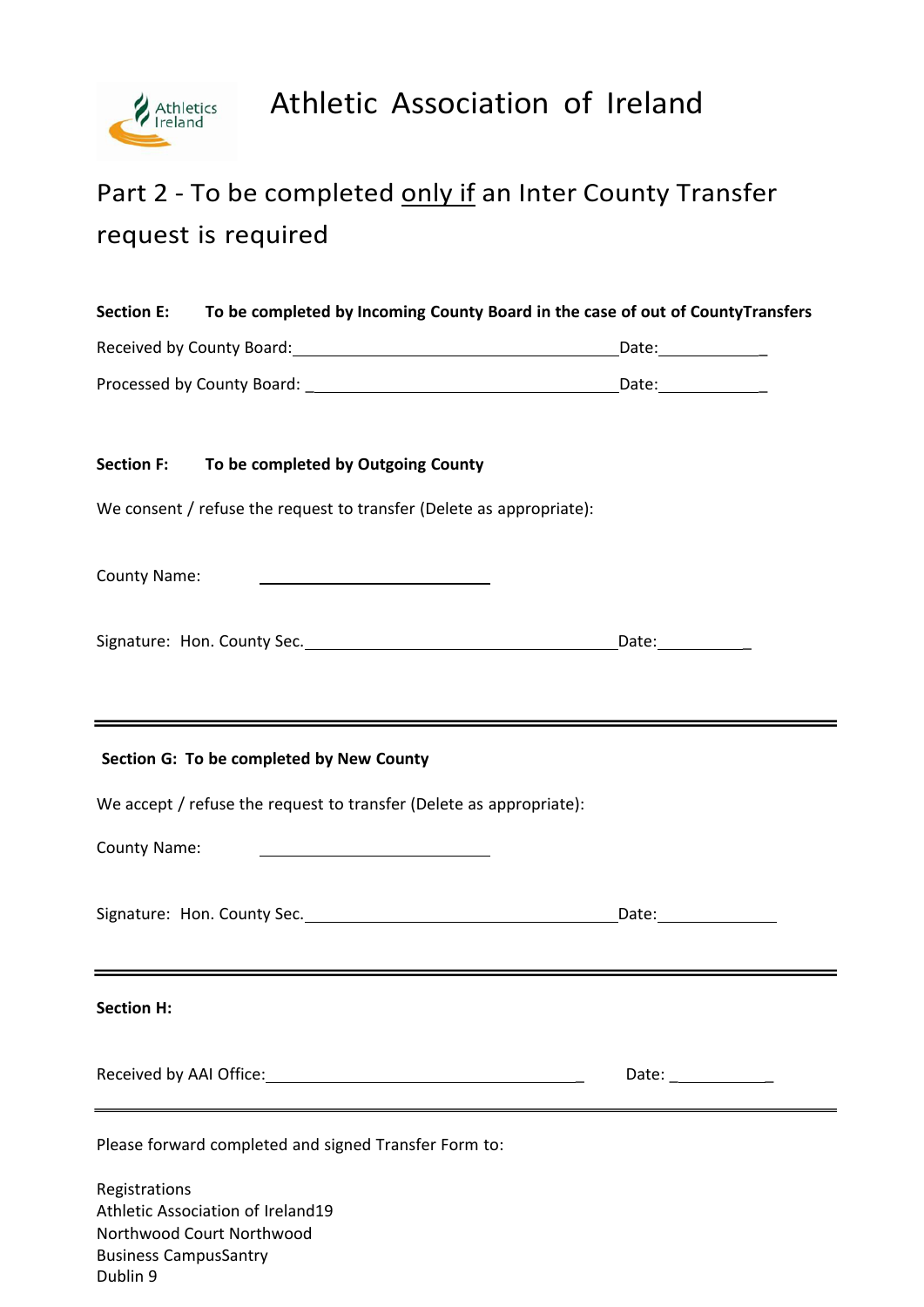### **Athletic Association of Ireland Bye Laws amended May 2021**

#### **1. TRANSFERS**

- 1. An application for a transfer of a registered member from one affiliated Club to another club shall be made on the company transfer application form.
- 2. All registered members who wish to transfer will be required to complete a transfer application form.
- 3. If a registered member of an affiliated club wishes to represent an affiliated Third Level Institution, transfer procedures will apply.
- 4. There will be 2 (two) transfer dates  $1*$  April and  $1*$  September each year.
- 5. Transfer date 1st October each year applying for Third Level Institutions.
- 6. The application form shall be forwarded to the registrar/secretary of the county board by the club that the member wishes to join prior to the April or September County Board Meeting or in the case of a Third Level Institution the October Board meeting.

#### **The form must be signed in the following order by the:**

- Member (in the case of a minor by the parent or guardian)
- New Club
- Outgoing Club
- County Board (outgoing club)
- County Boards (out of county club transfer)
- County Boards (inter county transfer)

#### **2. COUNTY BOARD**

The completed form shall be received no later than 7 days before the beginning of thetransfer month.

County board Meeting in April or September or October in the case of Third LevelInstitution transfer will review the application, sign and date form provided the member is in good standing with the Association.

Forward the completed forms to the Athletic Association of Ireland Ltd.

Inform both clubs of the decision and inform them of the effective transfer date.

If the transfer is an out of county transfer, the form is to be forwarded to the NewCounty.

Transfers not approved i.e. disputed transfers - at the agreed dates April or Septembermust be forwarded to the Transfer Appeals Committee.

In the absence of a County Meeting in April or September, or if the application isdelayed by the county for other reasons, transfer requests will be referred to theTransfer Appeals Committee.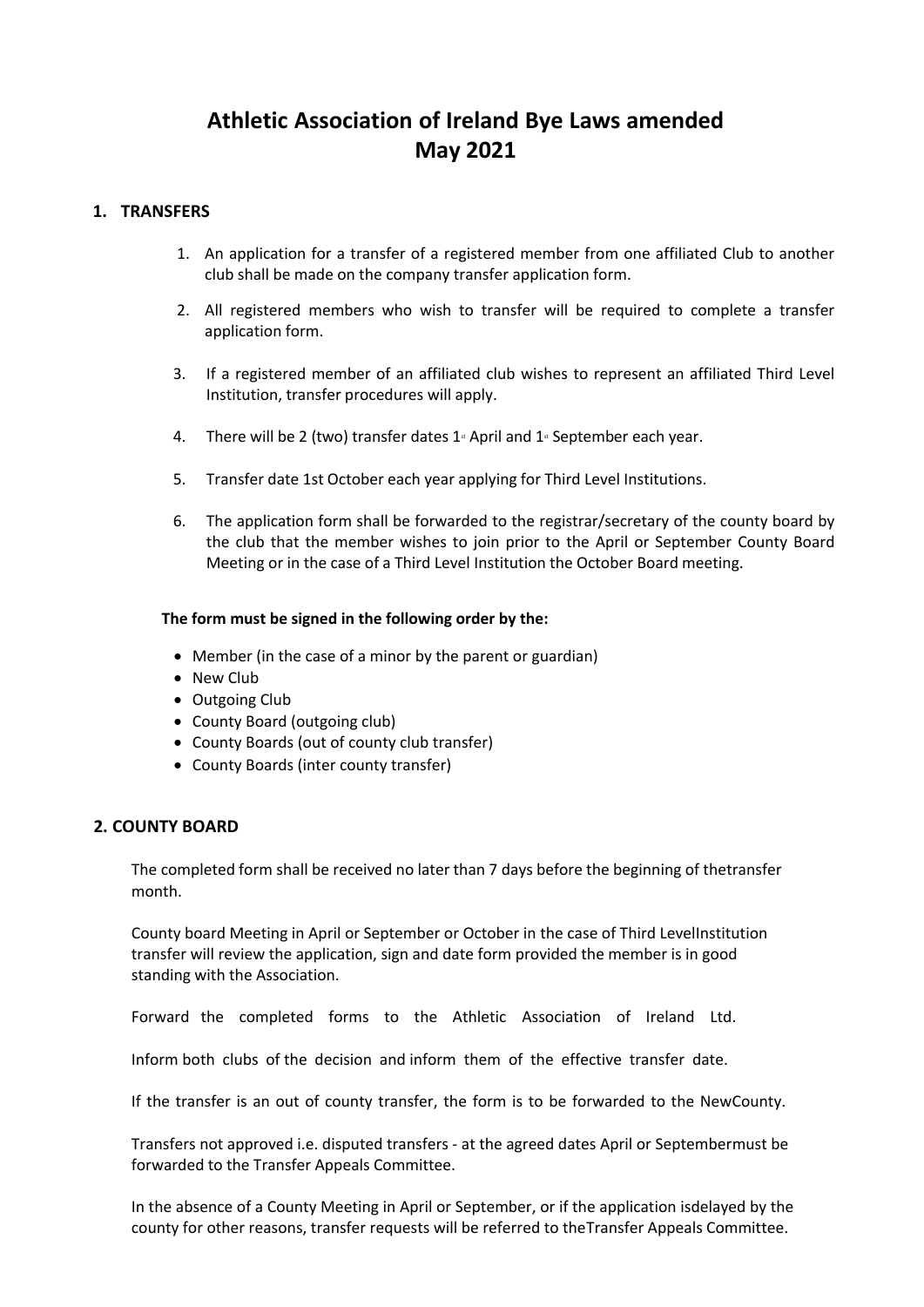All transfer forms received by an incoming county to be forwarded to the AthleticAssociation of Ireland Ltd.

#### **3. REGISTERED MEMBER DUTIES**

From the date of approval, a member will not be entitled to compete for either the outgoing or incoming clubs for the remainder of the months.

Transfer is effective on  $1<sup>st</sup>$  May or  $1<sup>st</sup>$  October whichever applies.

Athletes may compete as an individual during the month of April or September in which the transfer request is made.

Athlete must wear white colours if competing in any competition during that period of time.

Athletes who are granted a transfer will not be eligible to transfer again for a further year.

Athletes who transfer between Athletics Association of Ireland and Athletics Northern Ireland affiliated clubs will be subject to the transfer procedure of the governing body of the club they are joining.

If the registered member is moving from one county to another, the registered member has the choice to represent the new county or continue to represent the old county in Inter County Competition; the county they wish to represent must be indicated on the transfer form.

If at another time the registered athlete wishes to change his county allegiance from the above, an-inter county transfer will be required.

#### **4. LAPSED MEMBERSHIP**

If between one and three full calendar years has elapsed since last registration a transfer application formmust be completed and forwarded to the relevant county board of his previous club.

Transfer dates will not apply provided the athlete is in good standing with his previous club.

#### **5. APPEALS SYSTEM**

An appeal of any transfer application refused by a county board can be made to the Transfer Appeals Committee appointed by the Board of the Athletics Association of Ireland Ltd. which will include a representative from each province.

The Transfer Appeals Committee will meet when required.

A transfer appealed shall not come into force until ratified by the Transfer Appeals Committee.

In the event of a club or county refusing to sign a transfer, the Transfer Appeals Committee willconsider the application.

The Transfer Appeals Committee will inform the relevant county of their decision (in writing) along withthe athlete. The decision of the Transfer Appeals Committee is final.